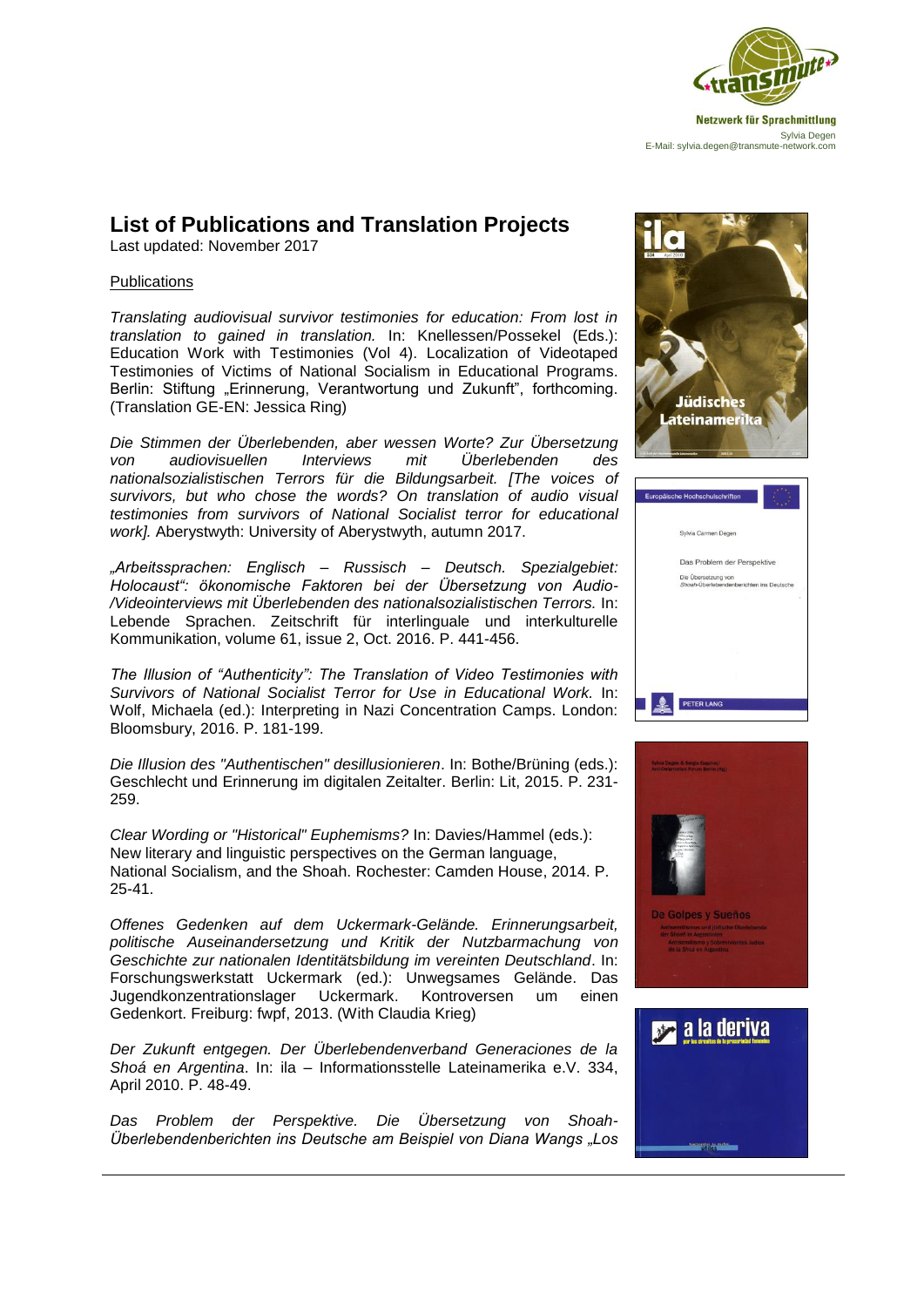

*Niños Escondidos – Del Holocausto a Buenos Aires".* Berlin, Bern, New York, Oxford u.A.: Peter Lang, 2008.

*Chicanas und Chicanos in den USA: Gesellschaftliche Realität, Sprache und Übersetzbarkeit.* München: Grin, 2007.

*De Golpes y Sueños - Antisemitismus und jüdische Überlebende der Shoah in Argentinien/Antisemitismo y Sobrevivientes Judíos de la Shoá en Argentina.* Berlin: Author's edition, 2007. – 298 P. (Edited with Sergio Esquivel & Anti-Defamation Forum Berlin)

*Aufschrei wegen Altbekanntem – Internationale Haftbefehle wegen dem Attentat auf das jüdische Gemeindezentrum AMIA in Buenos Aires.* In: Lateinamerikanachrichten 391, January 2007. P. 25-27.

*A la Deriva – Por los Circuitos de la Precariedad Femenina.* Madrid: Traficantes de Sueños, 2004. – 267 P. (Edited with Precarias a la Deriva)

## Translation Projects

Translation and proofreading (GE–EN) of different text types for the *Initiative für einen Gedenkort ehemaliges KZ Uckermark e.V.*  [*Initiative for a Memorial at the former Youth Concentration Camp Uckermark*]. Since 2007.

Translation and proofreading (GE–EN and EN–GE) of different text types for the *International Institute for Education and Research on Antisemitism (IIBSA)*, London/Berlin. Since 2007.

Translation (EN–GE) of some essays in the compendium *Umstrittene Geschichte* by Joelle Allouche-Benayoun, Günther Jikeli, Kim Robin Stoller (eds.). Frankfurt, New York: Campus, 2013.

Editing (EN–DE) of the essay *Gefangene der Lexika: Kulturelle Cis-Geschlechtlichkeit und Trans'-Kinder* by Natacha Kennedy. In: Schneider/Baltes-Löhr (eds.) Normierte Kinder. Bielefeld: Transcript, 2013.

Translation (SP–GE) of the book *Die versteckten Kinder – Aus dem Holocaust nach Buenos Aires* [*The Hidden Children – From the Holocaust to Buenos Aires*] by Diana Wang. Berlin: Hentrich & Hentrich, 2012. – 360 P.

Translation (EN–GE) of the publication *Guidelines for Educators on Countering Intolerance against Muslims,* published by the European Council, the *OSCE/ODIHR* and the *UNESCO*. 2012.







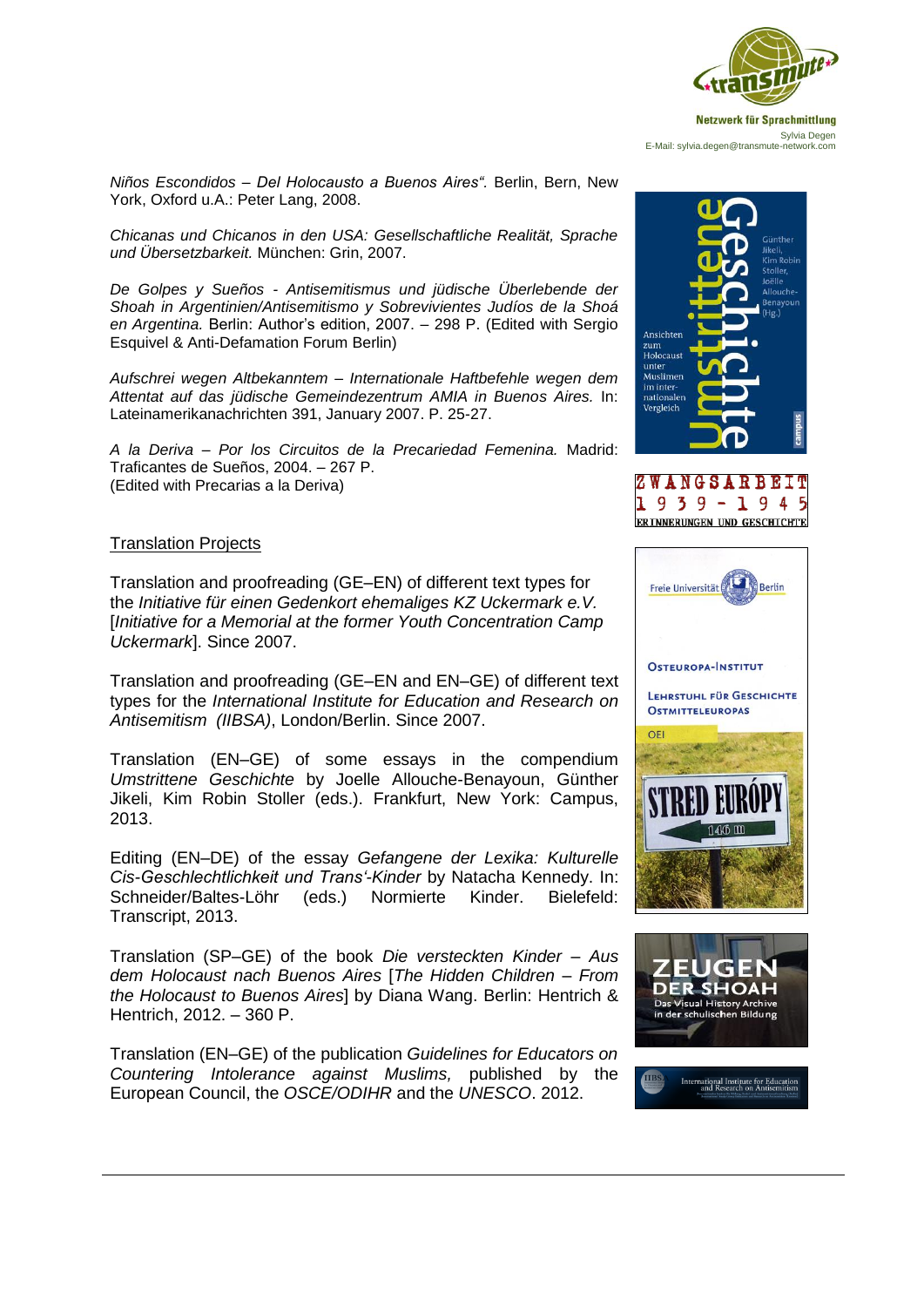

Editing of translations (GE–EN) for the exhibition *Berlin Transit. Jewish Migrants from Eastern Europe in the 1920s* for the *Stiftung Jüdisches Museum Berlin.* 2012.

Translation (EN–GE) of different text types for the *OSCE/ODIHR*. 2008 – 2012.

Proofreading of the website translation (GE–EN) *Sites of Remembrance 1933-1945* for the *Ständige Konferenz der Leiter der NS-Gedenkorte im Berliner Raum.* 2010. URL: http://www.orte-der-erinnerung.de/home\_new/?L=1 [EN]

Editing and translation (EN–GE and SP–GE) of audiovisual interviews with NS survivors for the archive *Zwangsarbeit 1939- 1945* at the Freie Universität Berlin*.* 2009 – 2011. URL: http://www.zwangsarbeit-archiv.de/en/ [EN]

Transcription and translation (SP–GE) of video interviews with *Shoah* survivors and their saviors for the project *Zeugen der Shoah. Das Visual History Archive in der schulischen Bildung*  [*Witnesses of the Shoah. The Visual History Archive in school education*] of the Freie Universität Berlin*.* 2010. URL: http://www.vha.fu-berlin.de/en [EN]

Proofreading of translations (GE–SP) in the field of *Experiences with violence and multiple discrimination of lesbian, bisexual women and trans\*people in Germany* for *LesMigras / Lesbenberatung* Berlin. 2010.

Cooperation in the translation (SP–GE) of the book *Victoria Ocampo: Mein Leben ist mein Werk. Eine Biographie in Selbstzeugnissen* by Renate Kroll (ed.). Berlin: Aufbau, 2010.

Translation (EN–GE and SP–GE) of different text types for the *Stiftung Denkmal für die Ermordeten Juden Europas* [*Foundation for the Memorial to the Murdered Jews of Europe*] Berlin. 2007 – 2010.

Translation (EN–GE) of audio texts about the November Pogroms 1938 for the travelling exhibition *"Was damals Recht war..." – Soldaten und Zivilisten vor den Gerichten der Wehrmacht* [*"What was deemed fully legal at the time…" – Soldiers and civilians tried before the courts of the military*] for the *Stiftung Denkmal für die Ermordeten Juden Europas* [*Foundation for the Memorial to the Murdered Jews of Europe*] Berlin. July 2008.

URL:http://www.stiftung-denkmal.de/en/projects/exhibitions/whatwasdeemed [EN]